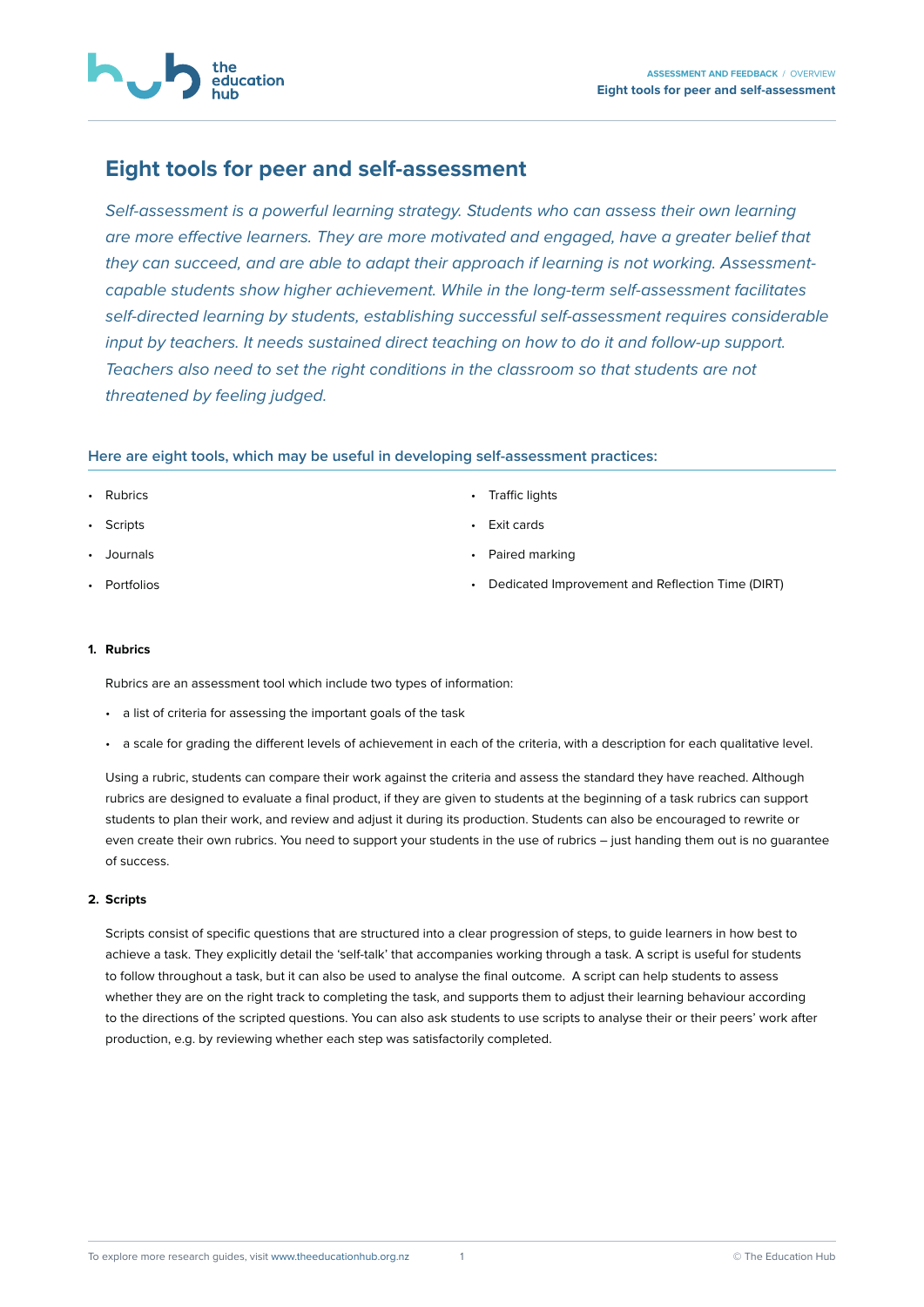<span id="page-1-0"></span>

#### **3. Journals**

A learning journal is a place for students to reflect in writing about how their learning is going, what they need help with, and the effectiveness of different strategies for learning. Teachers need to provide regular, short periods of time for writing in the journal, with quiding questions to support self-assessment, goal setting, and metacognitive knowledge (understanding their thinking). For example, you might ask students to respond to questions such as these in their journals:

- *• Think about your work in relation to the success criteria and write in your journals what you noticed you were able to do well and two things you need to work on next.*
- *• How well are different strategies working? How does what you are doing help you?*
- *• What one thing will you remember long after this lesson and why?*
- *• What question are you still trying to understand and why might this be?*

#### **4. Portfolios**

A portfolio is a student-managed collection of work which demonstrates the student's learning and developing competence. Portfolios help students in self-assessment skills such as understanding progress through record keeping, documenting interests and strengths, and identifying choices and preferences. Portfolios can form a shared focus to assessment discussions and goal setting with teachers.

Some ways you could support students to build up their portfolios include:

- Reminding students, every lesson, that they can decide whether to include their work from this lesson in their portfolio.
- Sharing with students the outcomes and success criteria they are expected to achieve and then give them the responsibility to determine their own evidence.
- Providing a list of what students need to add to their portfolio each term: one piece of writing, one mathematics test or activity, one project, one artwork, and so on.
- Asking students to consider what others (such as parents, employers and other educational institutions) would need for proof of meeting learning goals.
- Providing a range of examples such as taking photos, videoing themselves undertaking tasks, screenshots of internet search histories, a progression of drafts and peer feedback reports. You can ask students "Which work will you choose to show what you know?" or you can ask them to collect a set of work that shows different stages in development.

Portfolios can be digital, rather than paper-based, which solves issues of storage and the risk of loss or damage. Students should engage in summarising and reflecting upon their evidence; for example, identifying areas of strength or of growth, what they enjoyed or were most proud of, where they have made progress and why, and what else they could do to improve.

You can provide prompts for self-evaluation and goal setting, in the form of an evaluation sheet. For example:

- Did I ensure that each paragraph had a topic sentence?
- Did I include an introduction, main body and conclusion in my story/report?
- Did I proofread my story/report carefully, e.g. by checking the spelling of difficult words and making sure I used the correct punctuation?
- Did I avoid repeating the same words?
- What did I like best about my story/report? Why?
- What would I do next time to improve my writing?

Students are likely to enjoy amassing a collection of their work, and will begin to assume increasing responsibility for collecting, reflecting, and organising the work.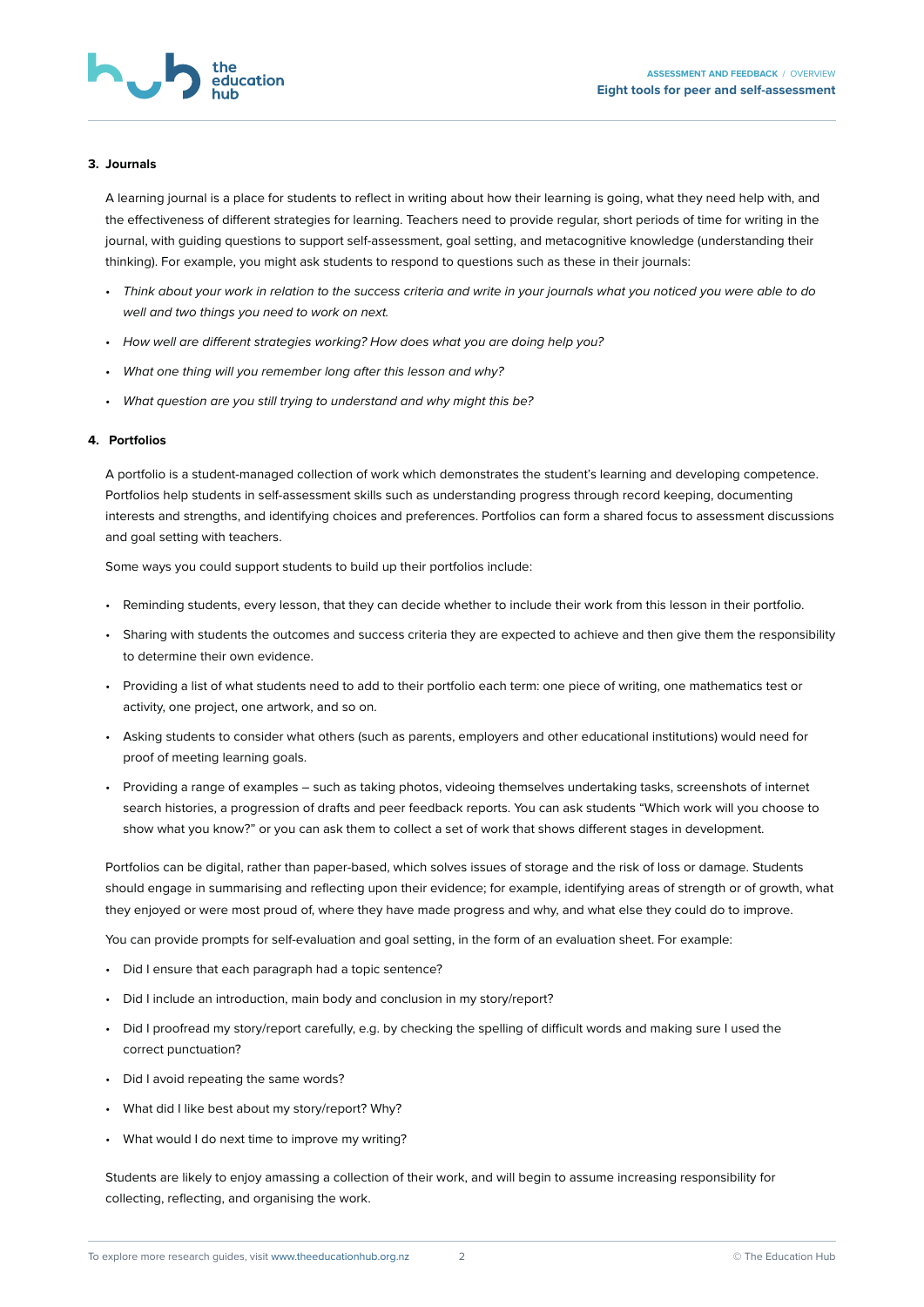<span id="page-2-0"></span>

#### **5. Exit cards**

An exit card is a small piece of card or a post-it given to each student at the end of a lesson, on which they write a comment to self-assess what they have learned in the lesson and what they need more help with. This helps in planning the next lesson. This only takes a few minutes for the student to complete and is handed to the teacher as the students leave the class.

You can ask students to summarise the lesson or, alternatively, ask a generic question such as "What are the three most important bits of information you have learned today?" You can then check how well these responses match the learning objectives for the lesson. Or you might choose to ask a question related to the learning objective, such as "Why are historians concerned about bias in historical sources?" You can also ask "What do you think we need to spend more time on because you haven't quite understood the topic?" or "What questions do you have?"

Exit cards might be pre-printed, like this:

| 3 | The three most important parts of the lesson were: |
|---|----------------------------------------------------|
|   | 1)                                                 |
|   | 2)                                                 |
|   | 3)                                                 |
| っ | The two parts of the lesson I most enjoyed were:   |
|   | 1)                                                 |
|   | 2)                                                 |
|   | The one question I would like to ask is:           |
|   | 1)                                                 |

You could also choose to do a digital exit card using a quiz application. Most applications automatically analyse the results making it easy for you to see how your students responded.

## **6. Traffic lights**

Traffic lights are a simple system for students to use to indicate their perceived understanding of particular work. Using a traffic light icon, students label their work green, yellow, or red according to whether they think they have good (green), partial (yellow), or little (red) understanding. This can be useful for determining groupings or activities for the next part of the lesson. The teacher might pair the green students with the yellow students while he or she works with the reds. Or students can select a follow-up activity matched to their traffic light colour.

You can also give students a list of key concepts or topics within the lesson content so far, and ask them to reflect on where they feel their learning is secure (green), and where they feel they need to concentrate their efforts (yellow or red). Traffic lights might also be used for peer assessment.

One word of caution: traffic lights provide a very visible way of communicating learning progress. Students need to feel safe to share their learning progress with the class without feeling threats to their self-esteem and peer relationships. Teachers might need to work hard to ensure that red lights are perceived positively (as part of learning and as opportunities for further instruction) rather than negatively associated with ability.

A similar strategy is 'colouring squares'. This is a self-assessment technique in which students colour goal statements or sections of a rubric according to the level of confidence they feel in achieving that goal.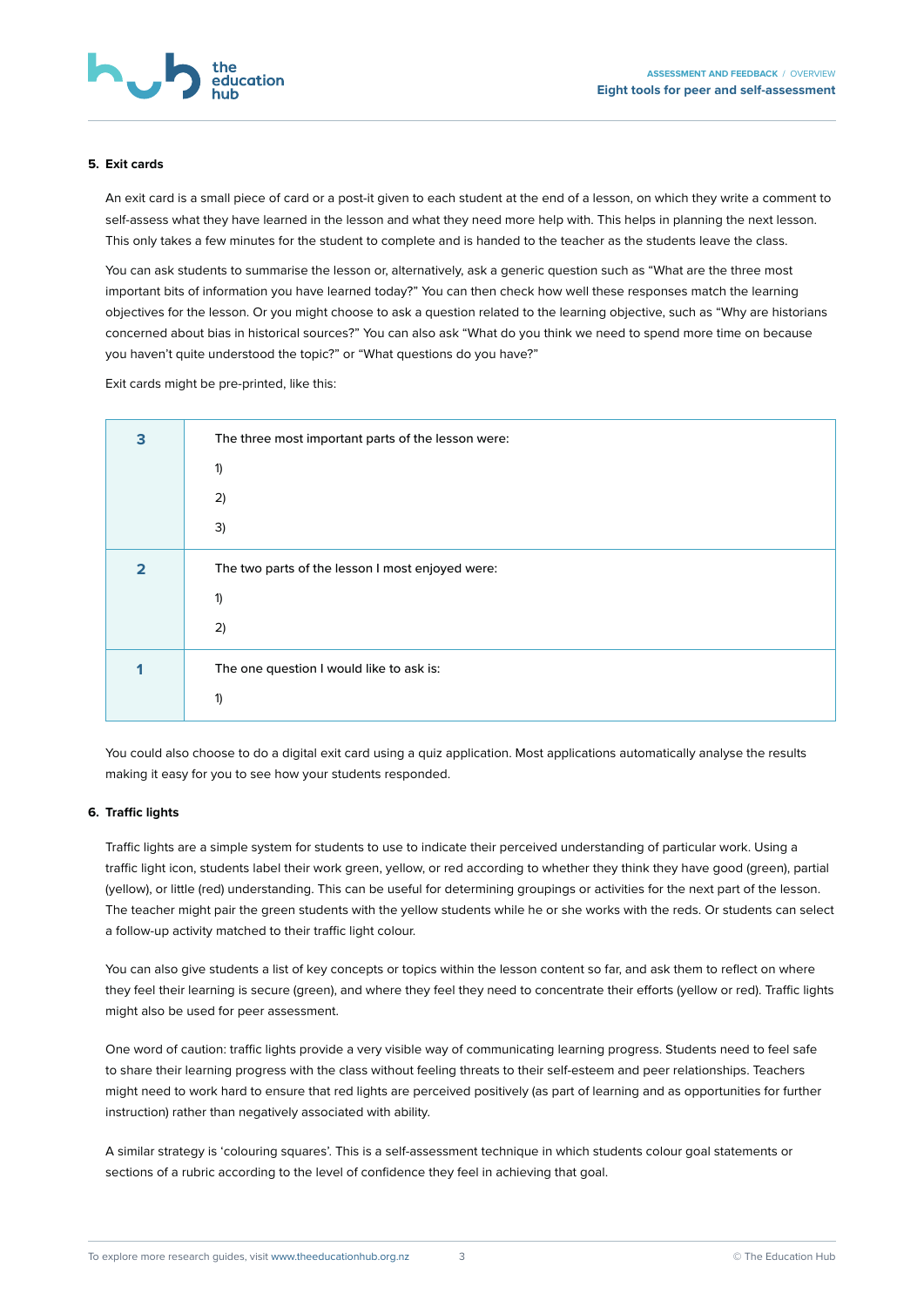<span id="page-3-0"></span>

#### **7. Paired marking**

In paired marking, pairs of students interchange and assess work. This might mean using a rubric, or applying success criteria to each other's work. Paired marking gives students opportunities to practise assessment skills, and opens up dialogue about the purpose of assessment, what information is useful as feedback from an assessor, and for reflection on success criteria and what they mean. These discussions can take place between the paired students or with the whole class after a paired marking session. The objectivity and assessment skills developed in peer assessment can help in improving the quality of students' self-assessments. Students might be given scripts and exemplars to support their peer-assessments or they might be offered formulas for providing feedback, such as 'two stars and a wish' (two positive comments and one suggestion to improve it), or one specific thing that met the criteria, and one question. For students that are very confident giving and receiving improvement feedback, consider a 'Four Faults and Fixes table':

| Fault        | Fix |
|--------------|-----|
| $\mathbf{1}$ |     |
| 2.           |     |
| 3.           |     |
| 4.           |     |

An extension of paired marking is group marking, where students are put into groups of four and assess each other's work, giving feedback on a post-it. The post-it notes are collated (see the template below) and the teacher reviews, moderates and feeds back on the feedback (not the original work). The following template is titled "Accept or amend?". Here the student reviews and reflects upon the feedback given to them and decides whether to accept the comments and make changes to their work or to amend the comments, and provide reasons.

| post it note | post it note            |  |
|--------------|-------------------------|--|
|              |                         |  |
|              |                         |  |
|              |                         |  |
|              |                         |  |
|              |                         |  |
|              |                         |  |
|              | <b>Accept or amend?</b> |  |
| post it note | post it note            |  |
|              |                         |  |
|              |                         |  |
|              |                         |  |
|              |                         |  |